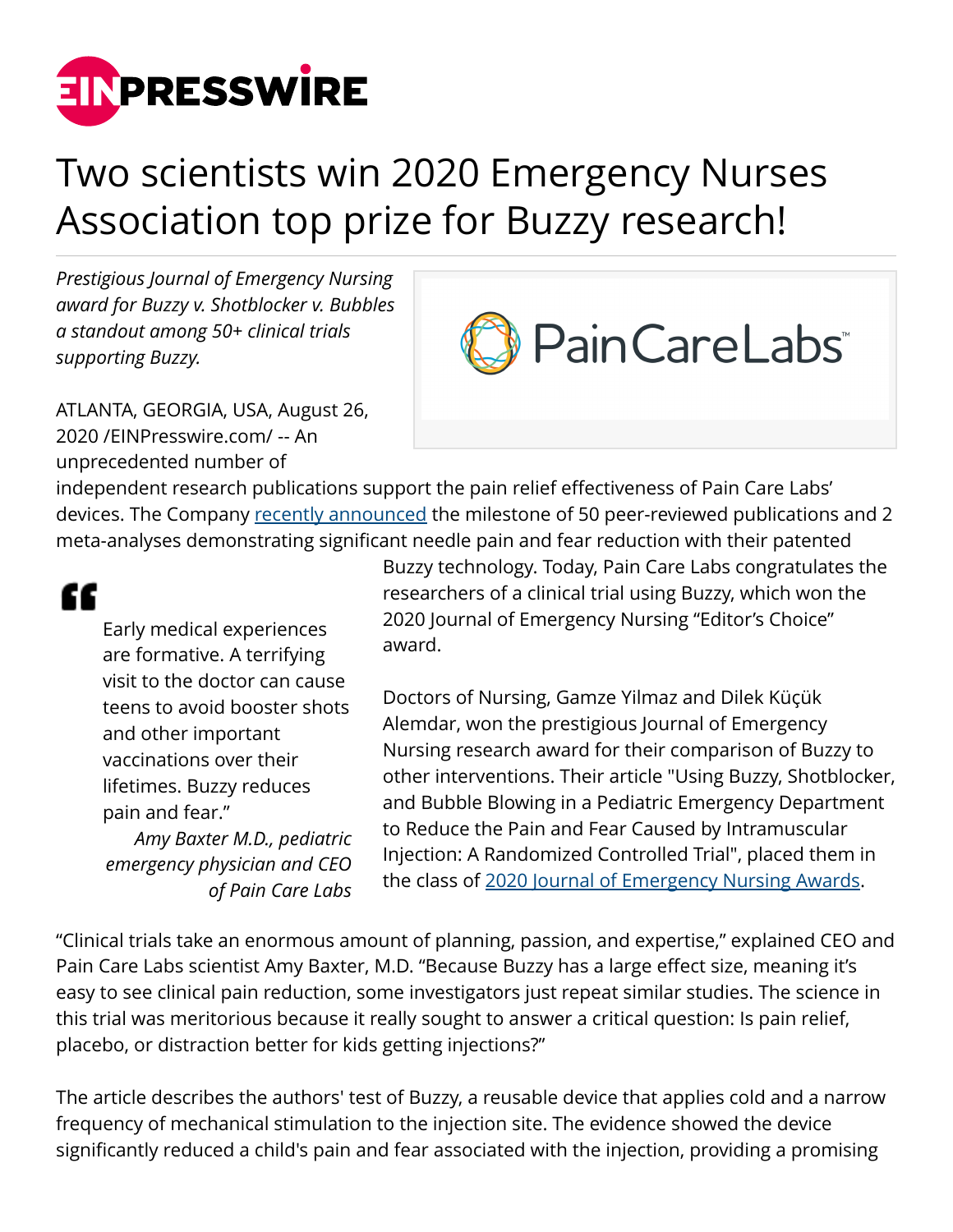nursing intervention for this pediatric procedure.

Yilmaz and Alemdar concluded that pain AND fear were significantly less in the group of children receiving the Buzzy intervention, compared to Shotblocker and blowing bubbles. They concluded that the Buzzy intervention should be used when children are undergoing intramuscular injections to reduce pain and fear. J Emerg Nurs. 2019 Sep;45(5):502-511.

Pain Care Labs' founding mission was to deliver science-backed, affordable, sustainable solutions for shot pain and needle phobia. "Buzzy's pain control is well established. Now during the COVID-19 pandemic, when so many patients are getting shots at home and the flu vaccine is critically important, proof of effective fear relief matters more than ever," stressed Dr. Baxter.

During the pandemic, Pain Care Labs and Dr. Baxter have emphasized the importance of staying healthy, including maintaining recommended vaccination schedules. Most recently, while COVID-19 cases are still very high, Dr. Baxter has begun to strongly encourage people to get their flu shots



due to the high potential impact of flu on community health and medical resources.

For tips and research for adults hesitating to get vaccinated because of needle fear, learn more in Dr. Baxter's article in **[The Conversation.](https://theconversation.com/fear-of-needles-could-be-a-hurdle-to-covid-19-vaccination-but-here-are-ways-to-overcome-it-139029) The PainCareLabs.com** website features a variety of pain management resources and use cases for Buzzy, including first aid, IVF, diabetes protocols, and more.

## ABOUT PAIN CARE LABS

Pain Care Labs is the industry leader in noninvasive pain relief solutions. Buzzy® has been used